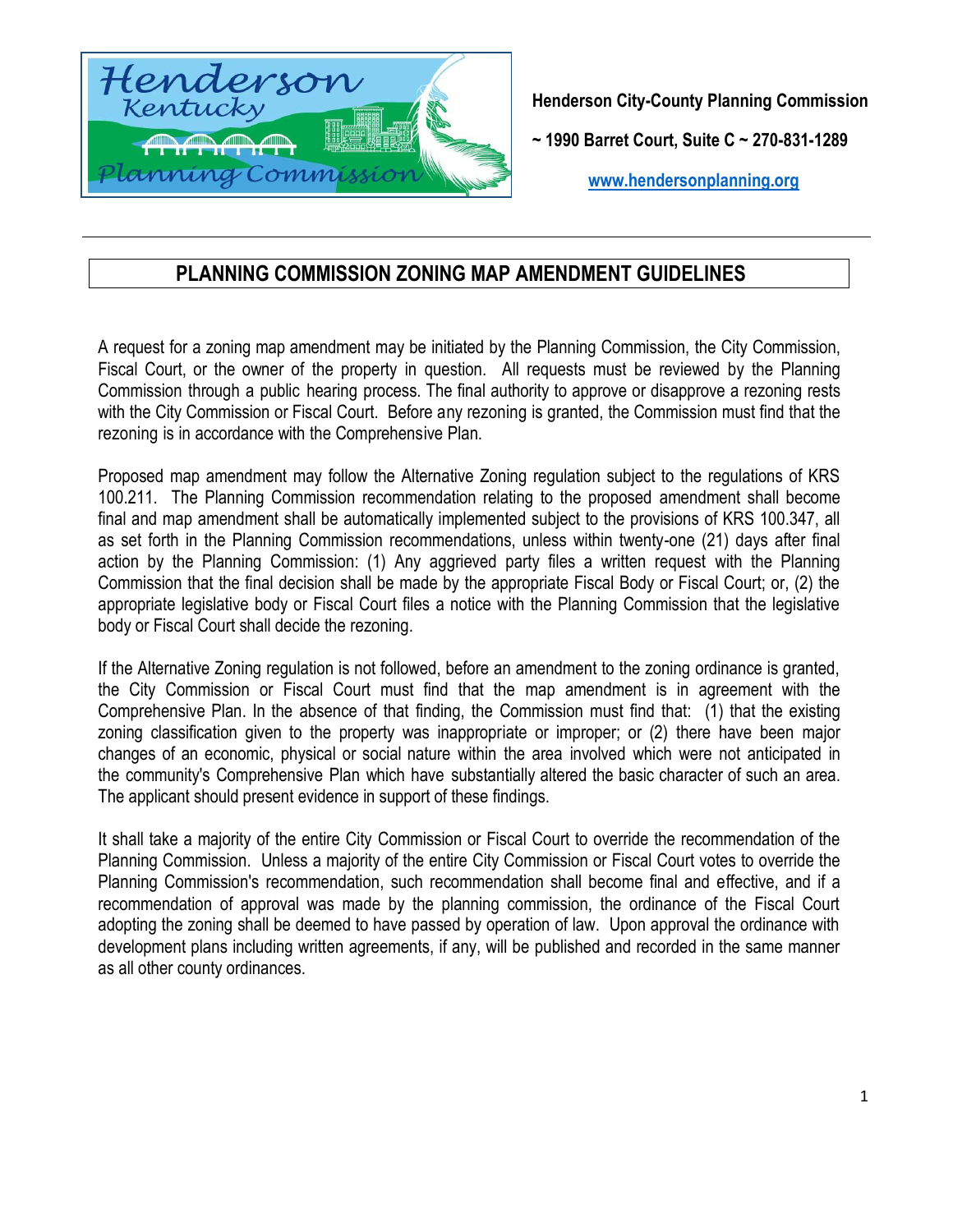

**Henderson City-County Planning Commission** 

**~ 1990 Barret Court, Suite C ~ 270-831-1289**

**[www.hendersonplanning.org](http://www.hendersonplanning.org/)**

# **APPLICATION CONTENTS:**

- **1. All applicants are encouraged to schedule a preliminary conference meeting with staff (270-831-1289).**
- **2. The applicant is to submit a completed [application](http://www.hendersonplanning.org/) to the Planning Commission office with the following information:**
	- a) Plat showing boundary lines of property in question with total acreage to be rezoned and location of adjoining property owners;
	- b) Current names and mailing addresses of all adjoining property owners, including those located across any road, street or alley. (Obtained from the Henderson County Property Valuation Administrator, Court House);
	- c) Property owner's signature and address on application;
	- d) Development plan may be required for any application for a zoning change.
- **3**. **Fees must be submitted with the application as follows:**
	- a) \$200.00
	- b) Plus \$50.00 for development plan if one is submitted, plus \$50 to record Land Use Restriction for development plan.

## **SCHEDULES/PROCEDURES**

- Application must be submitted by Wednesday 11:30 a.m., 20 days prior to Planning Commission meeting date. Henderson City-County Planning Commission meets at 6:00 p.m. on the first Tuesday of each month at the Henderson Municipal Center.
- Once completed application is submitted, the property will be posted.
- A notice will be mailed to all applicants prior to the meeting and a legal advertisement will be published in the newspaper.